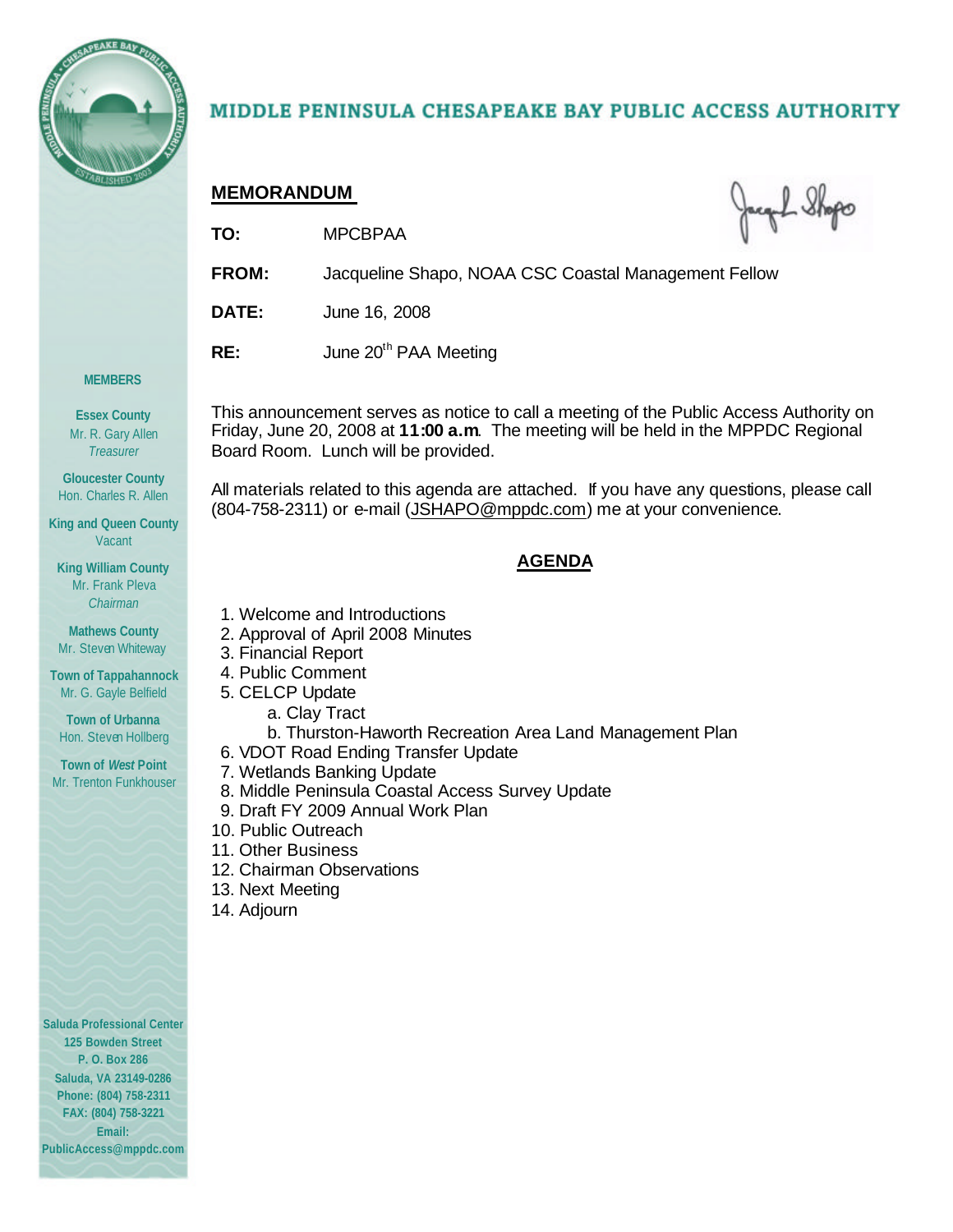#### **MIDDLE PENINSULA CHESAPEAKE BAY PUBLIC ACCESS AUTHORITY MINUTES**

### **April 11, 2008 Middle Peninsula Planning District Commission Saluda, Virginia**

#### **1. Welcome and Introductions**

The Middle Peninsula Chesapeake Bay Public Access Authority (MPCBPAA or PAA) held its meeting in the Middle Peninsula Planning District Commission Board Room in Saluda, Virginia at 11:00am on April 11, 2008.

Chairman Pleva called the meeting to order. Members and Alternates present were Ron Hachey, King & Queen County Administrator; Gary Allen, Essex County Administrator; Steve Whiteway, Mathews County Administrator; Trenton Funkhouser, Town of West Point Town Manager; Steve Hollberg, Town of Urbanna Town Council Member; and Terri Hale, King William County Assistant Administrator. Also present were Lewis Lawrence, Director of Regional Planning MPPDC and Jacqueline Shapo, NOAA Coastal Services Center Coastal Management Fellow.

#### **2. Approval of February Minutes**

Chairman Pleva requested a motion to approve the February 2008 Minutes. Mr. Allen moved that the Minutes be approved. Mr. Hollberg seconded the motion. Motion carried by unanimous vote.

#### **3. Treasurer's Report**

Chairman Pleva requested a motion to approve the April 2008 Revenue and Expenditure Report subject to audit. Mr. Whiteway moved that the Report be approved; Mr. Hollberg seconded the motion. Motion carried by unanimous vote.

#### **4. Public Comment**

There was no public comment.

#### **5. VACO Insurance Renewal**

Mr. Lawrence informed the PAA that the VACO umbrella policy renewal quote for all MPCBPAA properties and enhancements is available. If approved by the PAA, the policy renewal would require Chairman Pleva's signature. Chairman Pleva requested a motion to approve the VACO umbrella policy renewal. Mr. Whiteway moved that the umbrella policy renewal be approved. Mr. Hollberg seconded the motion. Motion carried by unanimous vote.

#### **6. CELCP Update**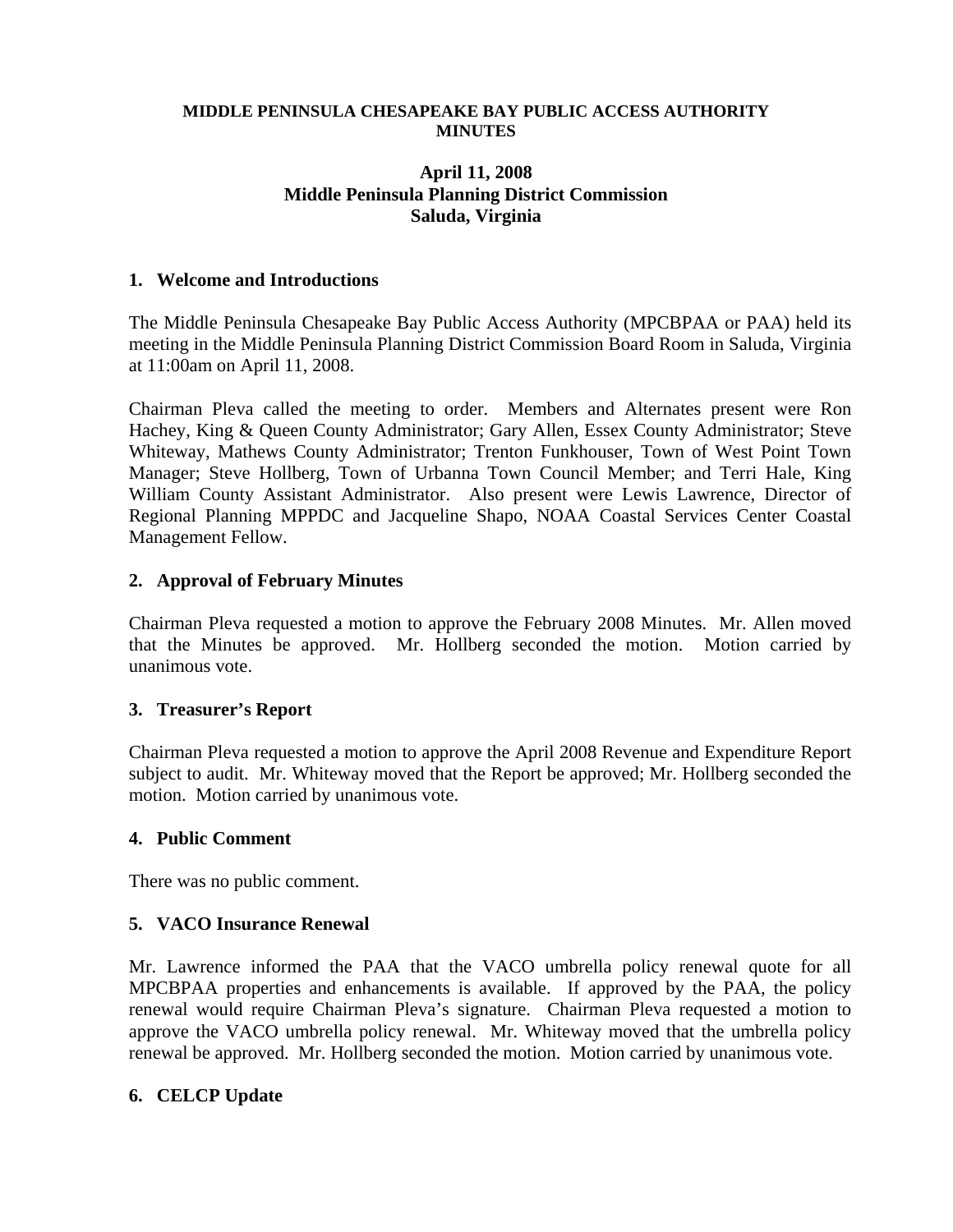- **a) Clay Tract**: Ms. Shapo reported that the MPCBPAA will go to closing on the Clay Tract with The Nature Conservancy on April 18, 2008. Chairman Pleva will represent the PAA at the closing. Additionally, Ms. Shapo reported on a meeting she and Mr. Lawrence had on the Clay Tract with Mr. David Norris, Department of Game and Inland Fisheries Wetland Project Leader. Ms. Shapo and Mr. Lawrence toured the property with Mr. Norris to discuss waterfowl habitat enhancement opportunities, including the building of duck boxes, establishment of limited access zones for waterfowl nesting, and the redesign of the current trail system to buffer the Dragon Run.
- **b) Haworth Tract Land Management Plan**: Ms. Shapo reported that she has held three Haworth Tract Land Management Plan meetings: February 12, March 5, and March 25. About 35 stakeholders have been participating in the development process for the management plan, many of which are local landowners. The participating stakeholders have been discussing uses which they would like to see or not see on the parcel. The resolutions arrived at by the group will ensure that the final land management plan supports the two main purposes for which the Haworth Tract was purchased (passive/low-impact public access and land conservation), and accounts for multiple uses being conducted on the property with minimal to no conflict. At the most recent meeting on March 25th, Ms. Shapo formed a Project Steering Committee to evaluate the first two drafts of the land management plan in April and May 2008. The committee has 10 members, each of whom represents a significant interest group on the parcel. One of the designated Steering Committee Members, Mrs. Angie Leigh, has substantial experience in trail development/enhancement and has offered to help the MPCBPAA design the trail system on Haworth to support multiple uses (walking, bicycling, horseback riding, nature observation, etc.) simultaneously with minimal conflicts. Ms. Shapo visited Mrs. Leigh's home in early April, where Mrs. Leigh has designed almost 10 miles of multi-use trails, to evaluate what opportunities potentially exist for replicating such trail design on the Haworth Tract.

Ms. Shapo also discussed a request by a number of stakeholders participating in the development of the land management plan to change the name of the Haworth Tract to commemorate a local family, who owned the property for years prior to The Nature Conservancy and the MPCBPAA. The stakeholders are concerned that the name "Haworth Tract" has no significance, especially for those individuals, who have known, used, and lived on and around the land for generations. The stakeholders would like to establish an identity for the Haworth property, one which is tied to the history of the parcel and the local community. Chairman Pleva requested a motion to permit the newly-designated Haworth Tract Land Management Plan Project Steering Committee to change the name of the "Haworth Tract" to include the names "Haworth" and "Thurston". The new name will still represent the mission of the MPCBPAA and the purposes for which the property was entered into CELCP. Mr. Funkhouser moved that the Steering Committee be permitted to change the name of the property; Mr. Hollberg seconded the motion. Motion carried by unanimous vote.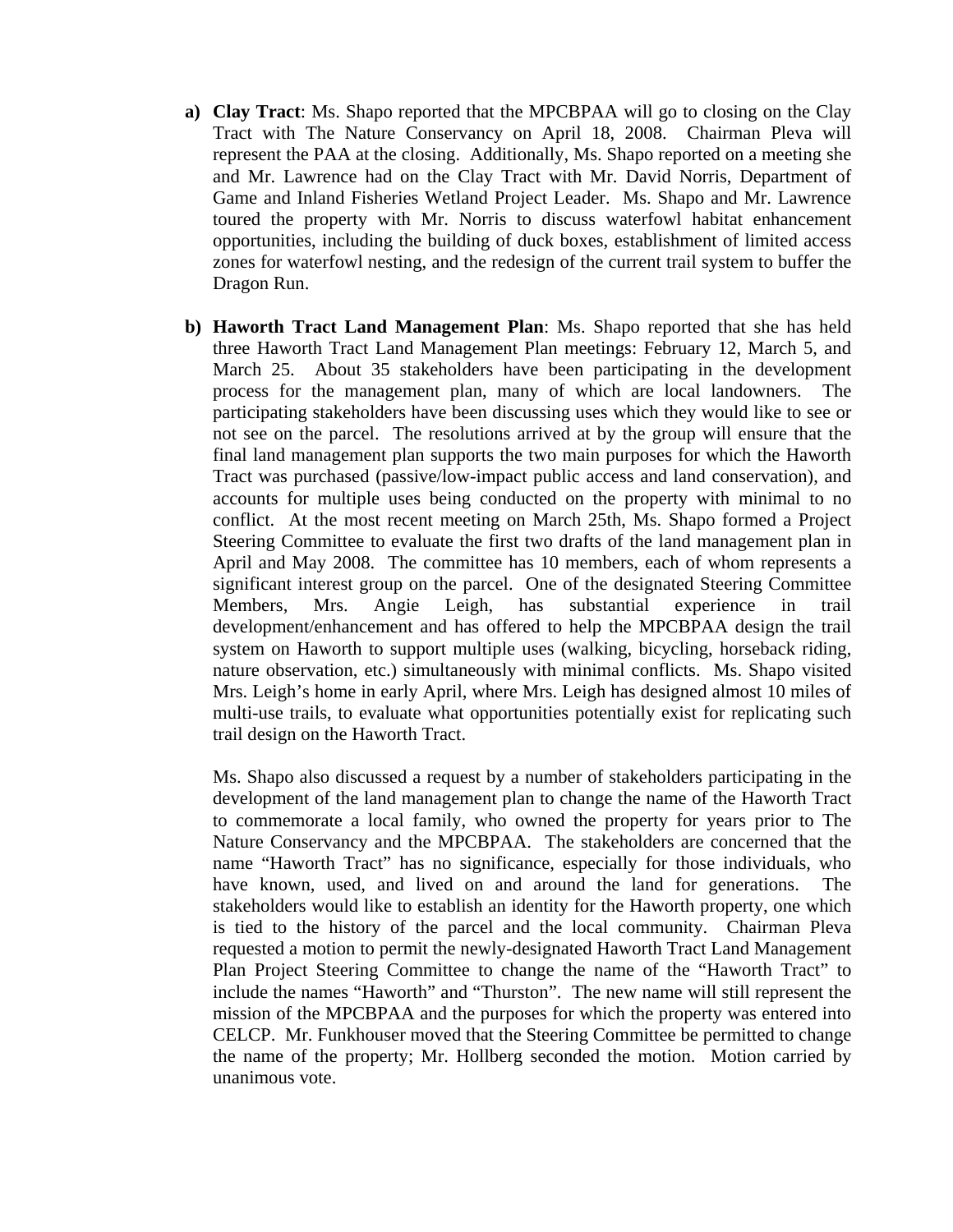Ms. Shapo presented the MPCBPAA with a conceptual recreational trails and facilities map for Haworth that was developed by the stakeholders participating in the land management plan process. Discussion was held as to additional needed revisions, such as elucidating conceptually on the map where and how the current trail system will be enhanced, as well as clarifying the description of the water access  $sites(s)$  on the map and in the first draft of the plan to ensure the site $(s)$  are available both by land and by water. The MPCBPAA also discussed the stakeholders' suggestions that bow hunting be the only form of hunting permitted on the property year-round. Concern has been raised by a number of user groups and adjacent landowners that permitting additional hunting forms on Haworth will create management difficulties for the PAA, unnecessary conflicts and safety issues for all user groups, and limit access to the property for most visitors during hunting seasons. The stakeholders, as a whole (including those individuals, who represent hunting interests), feel that archery is the safest and most easily managed hunting form that can be supported on the property. Archery provides hunters with the opportunity to pursue multiple game species throughout most of the property while still permitting other users on the property at the same time and in the same area. The MPCBPAA will continue discussions related to permissible hunting activities on the Haworth Tract over the next few months, as the land management plan is drafted. Should the MPCBPAA decide to prohibit all forms of hunting, except for archery, on the property when it is opened, the PAA, as property owner, still reserves the right to expand this form of hunting, if it deems appropriate, to include black powder, modern firearms, muzzleloading firearms, etc.

# **7. FY09 General Assembly Funding for PAA**

Mr. Lawrence informed the PAA that it will not be receiving FY09 funding from the General Assembly. Mr. Lawrence thanked Delegate Harvey Morgan for all of his efforts to secure funding for the MPCBPAA.

# **8. VDOT Road Ending Transfer Update**

Mr. Lawrence reported that once Gloucester County establishes its budget for the coming year, the MPCBPAA will be able to resume discussions with the Board of Supervisors related to transferring certain county road endings, beginning with Lower Guinea Landing (Bill Hoggs Landing).

# **9. Wetlands Banking Update**

Mr. Lawrence reported that he (and possibly Chairman Pleva) will be attending the next Gloucester County Board of Supervisors meeting to continue discussions related to the benefits of the MPCBPAA acquiring and converting into a wetlands bank six FEMA buy-out parcels and potentially other wetland sites owned by the county. The Board was quite supportive of the MPCBPAA-owned and managed public wetlands bank idea in January, and Mr. Lawrence does not wish to lose momentum on the issue.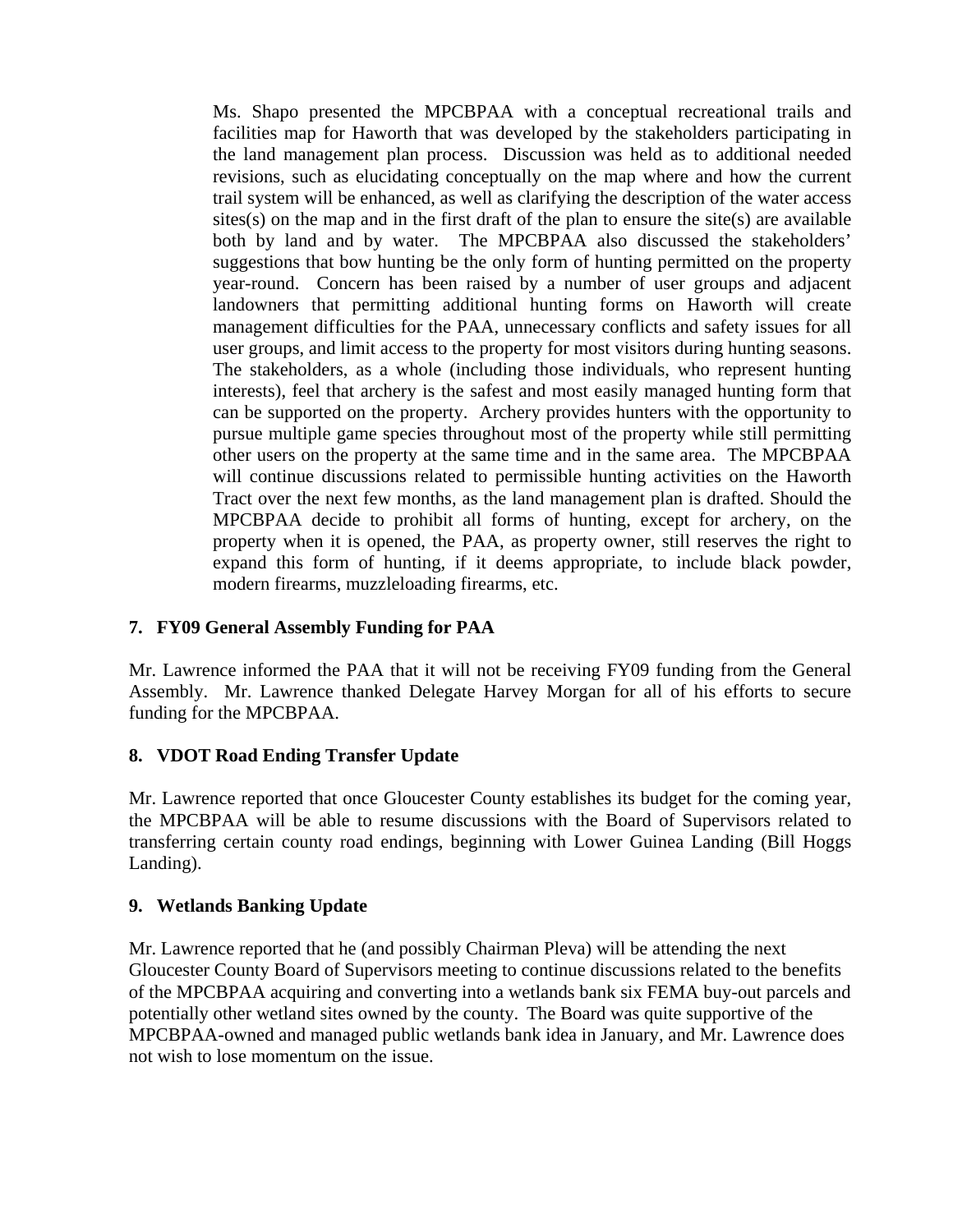# **10. Middle Peninsula Coastal Access Survey Update**

Mr. Lawrence reported that 175 people have responded to the MPCBPAA's Coastal Access Survey posted on the Virginia Institute of Marine Science Water Access 2007 website. More than 120 of these respondents, mostly from Gloucester and Mathews Counties, completed the Coastal Access Survey soon after the *Daily Press* and the *Gloucester-Mathews Gazette Journal* published articles in early April related to regional water access issues and the survey. Mr. Lawrence stated that another press release will be distributed to local papers in the next week to encourage more respondents to complete the survey. It appears, thus far, that the public is most concerned with the lack of boat ramps and beach access in their communities. Additionally, the expense of parking at beach access sites is a problem for most respondents. Mr. Lawrence will continue to review the responses to the survey and will extract the data to county level for the next MPCBPAA meeting.

# **11. Browne Tract Questionable Uses Update**

Ms. Shapo presented to the PAA, for discussion, a draft sign of uses that will now be prohibited on the Browne Tract. This sign will be posted at both entrances to the tract shortly, and Ms. Shapo will look into having a permanent version of the sign created for installation on the property.

Ms. Shapo also discussed an email she received from the Girls Cross Country Head Coach at St. Margaret's School. This email was sent in response to the letter submitted by Chairman Pleva, on behalf of the MPCBPAA, which explains the PAA's position on the coach using the tract as part of the girls' cross country training loop during hunting season.

# **12. Browne Tract Trail Demarcation**

Ms. Shapo reported that Boy Scout Troop #111 of Gloucester County did a fabulous job enhancing the trail demarcation system of the Browne Tract the weekend of February 23-24, 2008. Eagle Scout candidate, Ellery Hollberg (son of Mr. Hollberg), helped Ms. Shapo plan and facilitate the trail blazing as part of his Eagle Scout project. A number of Boy Scouts, scout leaders, and parents joined Ms. Shapo in clearing downed trees and brush from the trails and marking Browne's perimeter trails, cross trails, and hunting stands with different-colored blazes. Ms. Shapo also presented the MPCBPAA with pictures of the newly-demarcated trails and an article posted in the *Tidewater Review* about the event. Mr. Hollberg mentioned that *The Southside Sentinel* published an article about the trail enhancement efforts, and Ms. Shapo said she would try and obtain a copy of it.

# **13. TNC Land Donations – Garrett Tract and Guinea Marshes**

Ms. Shapo reported on an on-going discussion with The Nature Conservancy about ownership interests in the Garrett Tract (12.5 acres) and Guinea Marshes (188.5) parcels. TNC holds partial interest in both parcels and would like to convey that interest to the PAA in the near future, so that the properties can be opened for passive public access. Prior to any transfer of property interests, however, Ms. Shapo mentioned that the title to Garrett and Guinea Marshes may still have to be researched by the PAA's attorney and that Mr. Lawrence is in discussion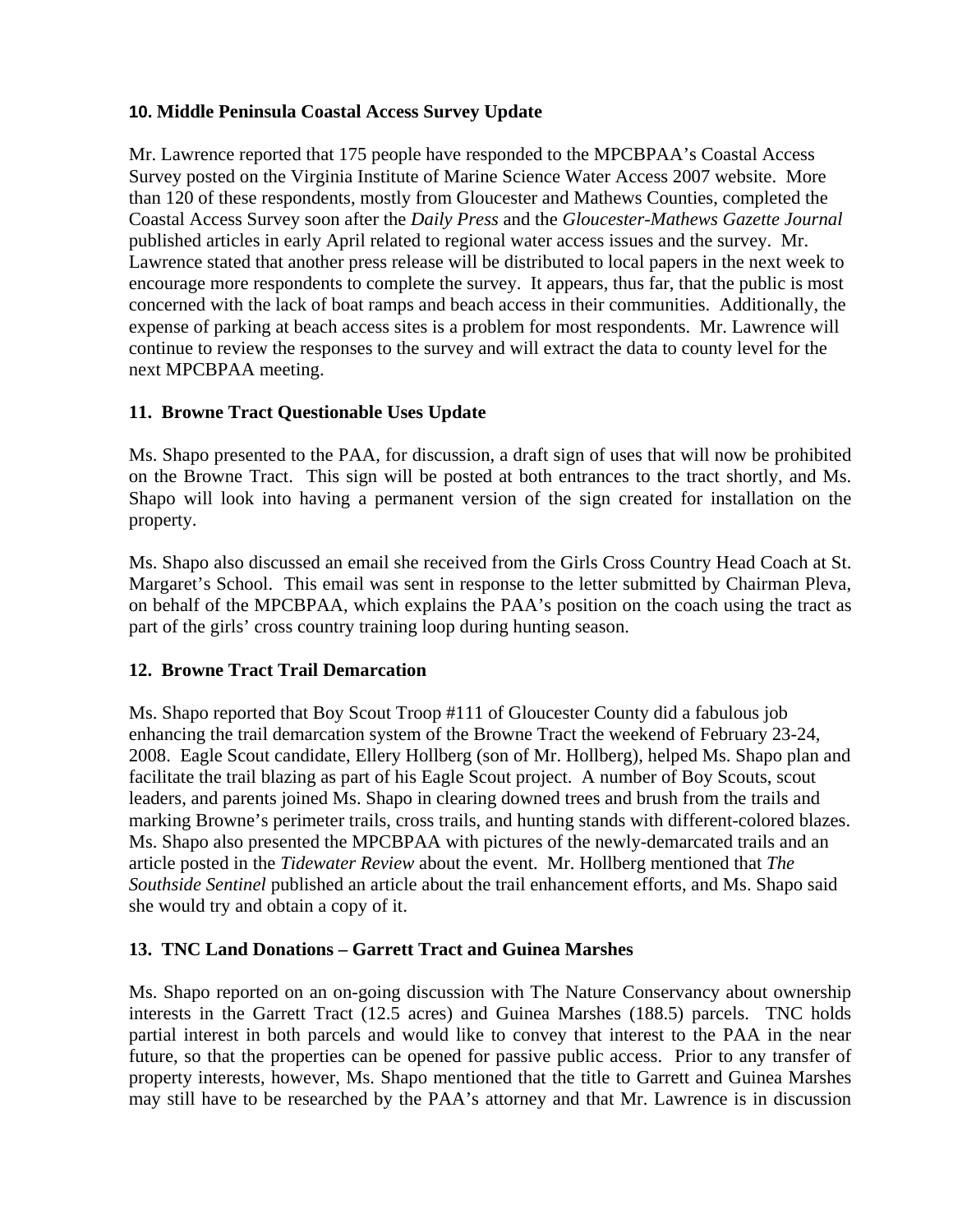with the other partial-owners of each parcel to determine their interest in having public access on the properties.

# **14. Other Business**

- **a) PAA Booth at Dragon Run Day**: Ms. Shapo asked the PAA whether they would like to have a booth at Dragon Run Day 2008, which will take place on October 11, 2008 at Thousand Trails Campground. The MPCBPAA agreed that it would like to have a booth at the event and asked that Ms. Shapo accept the invitation from the Dragon Run SAMP Director.
- **b)** Mr. Lawrence reported that a gentleman from Essex County called the MPCBPAA to request that he be permitted to remove deadfall from the Browne Tract to use as firewood. The MPCBPAA agreed that this is an acceptable use, so long as the Essex resident agrees to remove the fallen tree that has damaged much of the Browne Cemetery fence.

# **15. Chairman Observations**

None

# **16. Next Meeting**

The next meeting of the Middle Peninsula Chesapeake Bay Public Access Authority will be held Friday, June 13, 2008 at 11:00am.

# **17. Adjourn**

Chairman Pleva requested a motion that the meeting be adjourned. Mr. Whiteway moved that the motion be approved; Mr. Hollberg seconded the motion. Meeting was adjourned.

Frank Pleva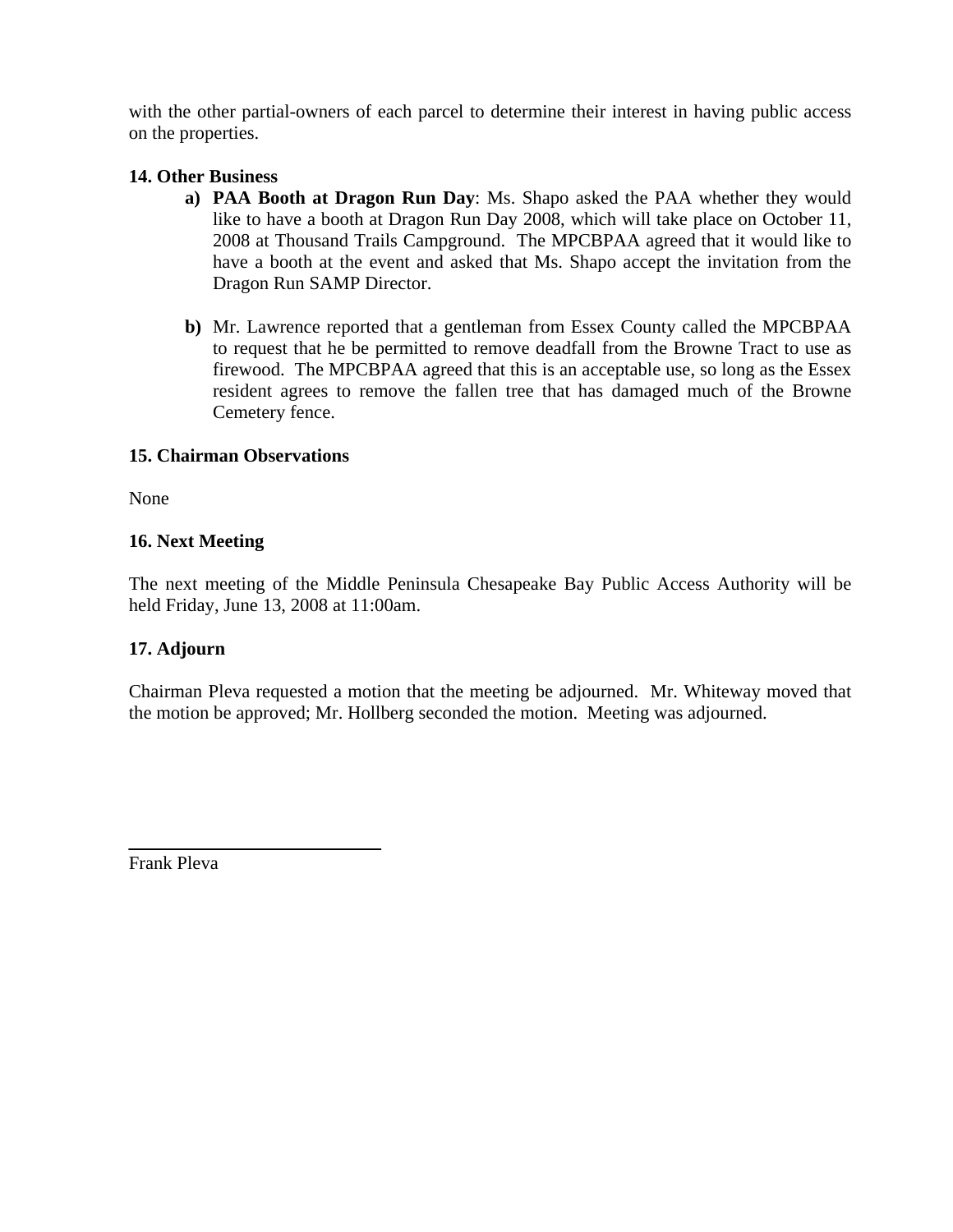#### **Middle Peninsula Planning District Commission** Run Date: 06/10/2008 Run Time: 11:09:26 am Period 07/01/07 to 05/31/08 Page 32 of 38 32007 PAA Administration - FY08 Project Period 7/1/2007 to 6/30/2008 **Element Code & Description Prior Year Budget Current YTD** Proj Tot Un/Ovr % Bud Revenues 41700 VDCR 75,000.00  $0.00$  $0.00$ 75,000.00 75,000.00 0.00 100.00% Revenues 75,000.00  $0.00$  $0.00$ 75,000.00 75,000.00  $0.00$ 100.00% Balance: 75,000.00  $0.00$  $0.00$ 75,000.00 75,000.00 320070 FY08 Admin **Revenues** 44010 MPLT/BFI Award 12,160.27  $0.00$  $0.00$ 12,160.27 12,160.27 0.00 100.00% 44012 PAA Prior Year's Unspe 9,782.58  $0.00$  $0.00$ 9,782.58 9,782.58 0.00 100.00% 44900 Miscellaneous Income  $0.00$  $0.00$  $0.00$ 1,342.25 1,342.25  $-1,342.25$  0.00% Revenues 21,942.85  $0.00$  $0.00$ 23.285.10 23,285.10  $-1,342.25$ 106.12% **Expenses** 50000 SALARIES 2,720.00  $0.00$ 295.22 2,439.60 2,439.60 280.40 89.69% 50500 FRINGE BENEFITS 919.00  $0.00$ 103.21 802.55 802.55 116.45 87.33% 53400 Office Supplies 518.00  $0.00$ 115.66 327.67 327.67 190.33 63.26% 53500 Meeting Supplies 600.00  $0.00$ 395.55 10.11 395.55 204.45 65.93% 54100 Private Mileage 41.23  $0.00$  $0.00$ 41.23 41.23 0.00 100.00% 54500 Lodging/Staff Expense 2.90  $0.00$  $0.00$ 2.90 2.90 0.00 100.00% 56300 Legal Services 200.00  $0.00$  $0.00$ 60.00 60.00 140.00 30.00% 56400 Consulting/Contractural S 8,842.76  $0.00$  $0.00$ 3,750.00 3,750.00 5,092.76 42.41% 56600 Construction 413.11  $0.00$  $0.00$ 413.11 413.11 0.00 100.00% 57400 Public Officials Insuranc 1,412.00  $0.00$  $0.00$ 1,412.00 1,412.00 0.00 100.00% 59700 INDIRECT COSTS 1,831.00  $0.00$ 176.88 1,488.72 1,488.72 342.28 81.31% Expenses  $0.00$ 17.500.00 701.08 11,133.33 11,133.33 6,366.67 63.62% Balance: 4,442.85  $0.00$  $-701.08$ 12,151.77 12,151.77 320071 Land Acqisition **Expenses** 53400 Office Supplies  $0.00$ 0.00  $-379.10$  $0.00$  $0.00$  $0.00 \quad 0.00\%$ 56300 Legal Services 22,000.00  $0.00$  $0.00$ 2,870.69 2,870.69 19,129.31 13.05% Expenses 22,000.00  $0.00$  $-379.10$ 2,870.69 2,870.69 19,129.31 13.05% Balance:  $-22,000.00$  $0.00$ 379.10  $-2,870.69$  $-2.870.69$ 320072 Access Infrastructure Improvements **Revenues**

41700 VDCR

500.00

 $0.00$ 

 $0.00$ 

500.00

500.00

0.00 100.00%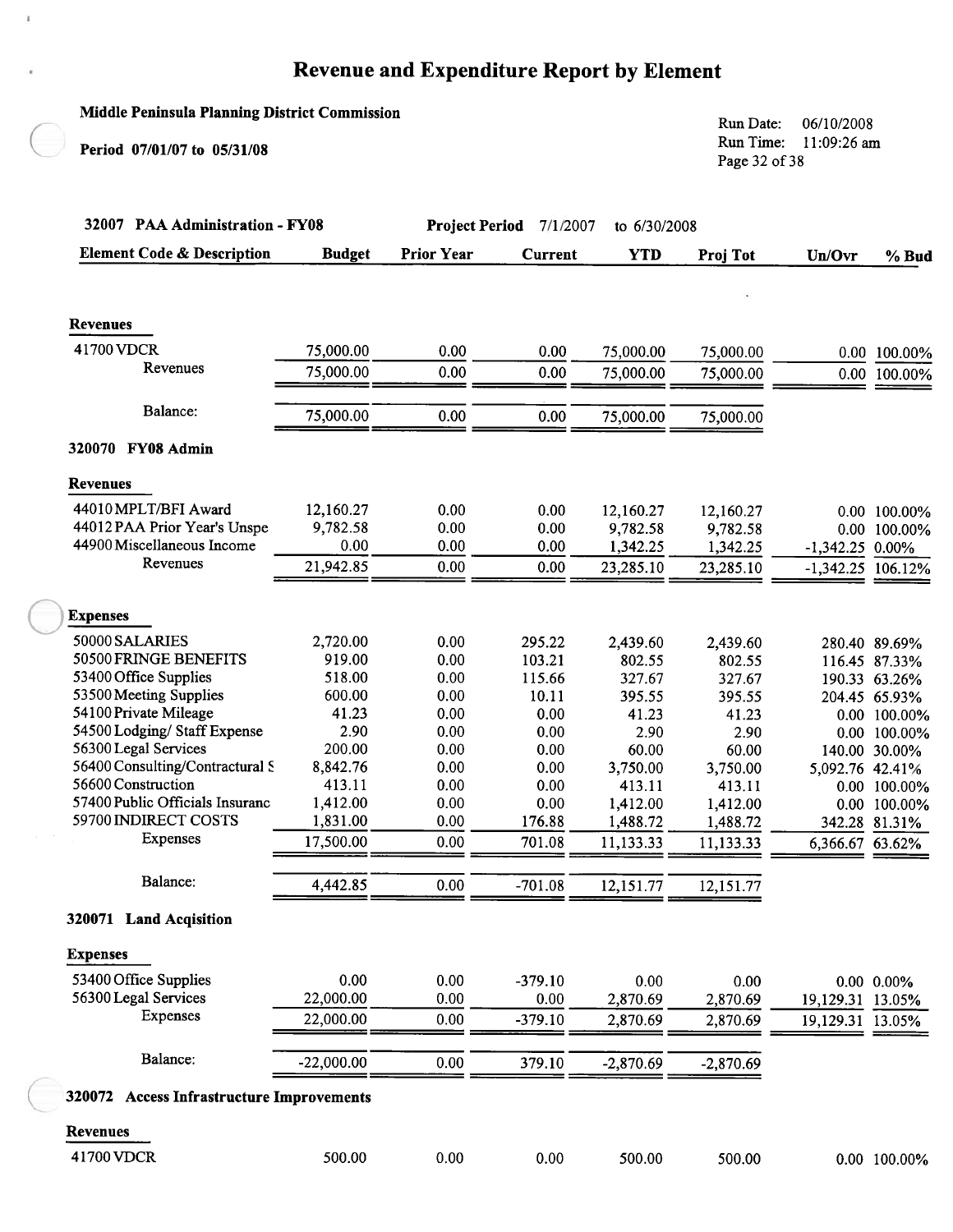$\mathbf{t}$ 

| <b>Middle Peninsula Planning District Commission</b><br>Period 07/01/07 to 05/31/08 |                    |                                                   |                |                  | Run Date:<br>06/10/2008<br>Run Time:<br>11:09:26 am<br>Page 33 of 38 |                                 |               |  |
|-------------------------------------------------------------------------------------|--------------------|---------------------------------------------------|----------------|------------------|----------------------------------------------------------------------|---------------------------------|---------------|--|
| 32007 PAA Administration - FY08                                                     |                    | <b>Project Period</b><br>7/1/2007<br>to 6/30/2008 |                |                  |                                                                      |                                 |               |  |
| <b>Element Code &amp; Description</b>                                               | <b>Budget</b>      | <b>Prior Year</b>                                 | <b>Current</b> | <b>YTD</b>       | Proj Tot                                                             | Un/Ovr                          | % Bud         |  |
| 320072 Access Infrastructure Improvements                                           |                    |                                                   |                |                  |                                                                      |                                 |               |  |
| Revenues                                                                            | 500.00             | 0.00                                              | 0.00           | 500.00           | 500.00                                                               |                                 | 0.00 100.00%  |  |
| <b>Expenses</b>                                                                     |                    |                                                   |                |                  |                                                                      |                                 |               |  |
| 53400 Office Supplies                                                               | 500.00             | 0.00                                              |                |                  |                                                                      |                                 |               |  |
| Expenses                                                                            |                    |                                                   | 379.10         | 498.99           | 498.99                                                               |                                 | 1.01 99.80%   |  |
|                                                                                     | 500.00             | 0.00                                              | 379.10         | 498.99           | 498.99                                                               |                                 | 1.01 99.80%   |  |
| Balance:                                                                            | 0.00               | 0.00                                              | $-379.10$      | 1.01             | 1.01                                                                 |                                 |               |  |
| 320073 Water Access Strategic Planning                                              |                    |                                                   |                |                  |                                                                      |                                 |               |  |
| <b>Expenses</b>                                                                     |                    |                                                   |                |                  |                                                                      |                                 |               |  |
| 50000 SALARIES                                                                      | 13,600.00          | 0.00                                              | 225.94         | 10,584.32        | 10,584.32                                                            | 3,015.68 77.83%                 |               |  |
| 50500 FRINGE BENEFITS                                                               | 4,597.00           | 0.00                                              | 103.74         | 3,481.89         | 3,481.89                                                             | 1,115.11 75.74%                 |               |  |
| 53400 Office Supplies                                                               | 350.00             | 0.00                                              | 0.00           | 0.00             | 0.00                                                                 |                                 | 350.00 0.00%  |  |
| 56400 Consulting/Contractural S<br>57300 Promotion/Advertising                      | 1,500.00<br>800.00 | 0.00<br>0.00                                      | 0.00<br>0.00   | 1,259.85<br>0.00 | 1,259.85                                                             |                                 | 240.15 83.99% |  |
| 59700 INDIRECT COSTS                                                                | 9,153.00           | 0.00                                              | 122.06         | 6,458.88         | 0.00<br>6,458.88                                                     | 800.00 0.00%<br>2,694.12 70.57% |               |  |
| Expenses                                                                            | 30,000.00          | 0.00                                              | 451.74         | 21,784.94        | 21,784.94                                                            | 8,215.06 72.62%                 |               |  |
| Balance:                                                                            | $-30,000.00$       | 0.00                                              | $-451.74$      | $-21,784.94$     | $-21,784.94$                                                         |                                 |               |  |
| 320074 Special Access Projects                                                      |                    |                                                   |                |                  |                                                                      |                                 |               |  |
| <b>Expenses</b>                                                                     |                    |                                                   |                |                  |                                                                      |                                 |               |  |
| 50000 SALARIES                                                                      | 1,360.00           | 0.00                                              | 147.60         | 1,221.60         | 1,221.60                                                             |                                 | 138.40 89.82% |  |
| 50500 FRINGE BENEFITS                                                               | 460.00             | 0.00                                              | 51.61          | 401.87           | 401.87                                                               |                                 | 58.13 87.36%  |  |
| 56400 Consulting/Contractural S                                                     | 1,900.00           | 0.00                                              | 0.00           | 0.00             | 0.00                                                                 | 1,900.00 0.00%                  |               |  |
| 56600 Construction                                                                  | 365.00             | 0.00                                              | 0.00           | 0.00             | 0.00                                                                 | 365.00 0.00%                    |               |  |
| 59700 INDIRECT COSTS<br><b>Expenses</b>                                             | 915.00             | 0.00                                              | 88.43          | 745.46           | 745.46                                                               |                                 | 169.54 81.47% |  |
|                                                                                     | 5,000.00           | 0.00                                              | 287.64         | 2,368.93         | 2,368.93                                                             | 2,631.07 47.38%                 |               |  |
| Balance:                                                                            | $-5,000.00$        | 0.00                                              | $-287.64$      | $-2,368.93$      | $-2,368.93$                                                          |                                 |               |  |
| 320075 Severn River Access Management Plan                                          |                    |                                                   |                |                  |                                                                      |                                 |               |  |
| <b>Expenses</b>                                                                     |                    |                                                   |                |                  |                                                                      |                                 |               |  |
| 50000 SALARIES                                                                      | 2,380.00           | 0.00                                              | $-6.60$        | 1,849.77         | 1,849.77                                                             |                                 | 530.23 77.72% |  |
| 50500 FRINGE BENEFITS                                                               | 804.00             | 0.00                                              | 3.10           | 608.51           | 608.51                                                               |                                 | 195.49 75.69% |  |
| 53400 Office Supplies                                                               | 214.00             | 0.00                                              | 0.00           | 0.00             | 0.00                                                                 | 214.00 0.00%                    |               |  |
| 59700 INDIRECT COSTS                                                                | 1,602.00           | 0.00                                              | $-6.86$        | 1,128.79         | 1,128.79                                                             |                                 | 473.21 70.46% |  |
| Expenses                                                                            | 5,000.00           | 0.00                                              | $-10.36$       | 3,587.07         | 3,587.07                                                             | 1,412.93 71.74%                 |               |  |
| Balance:                                                                            | $-5,000.00$        | 0.00                                              | 10.36          | $-3,587.07$      | $-3,587.07$                                                          |                                 |               |  |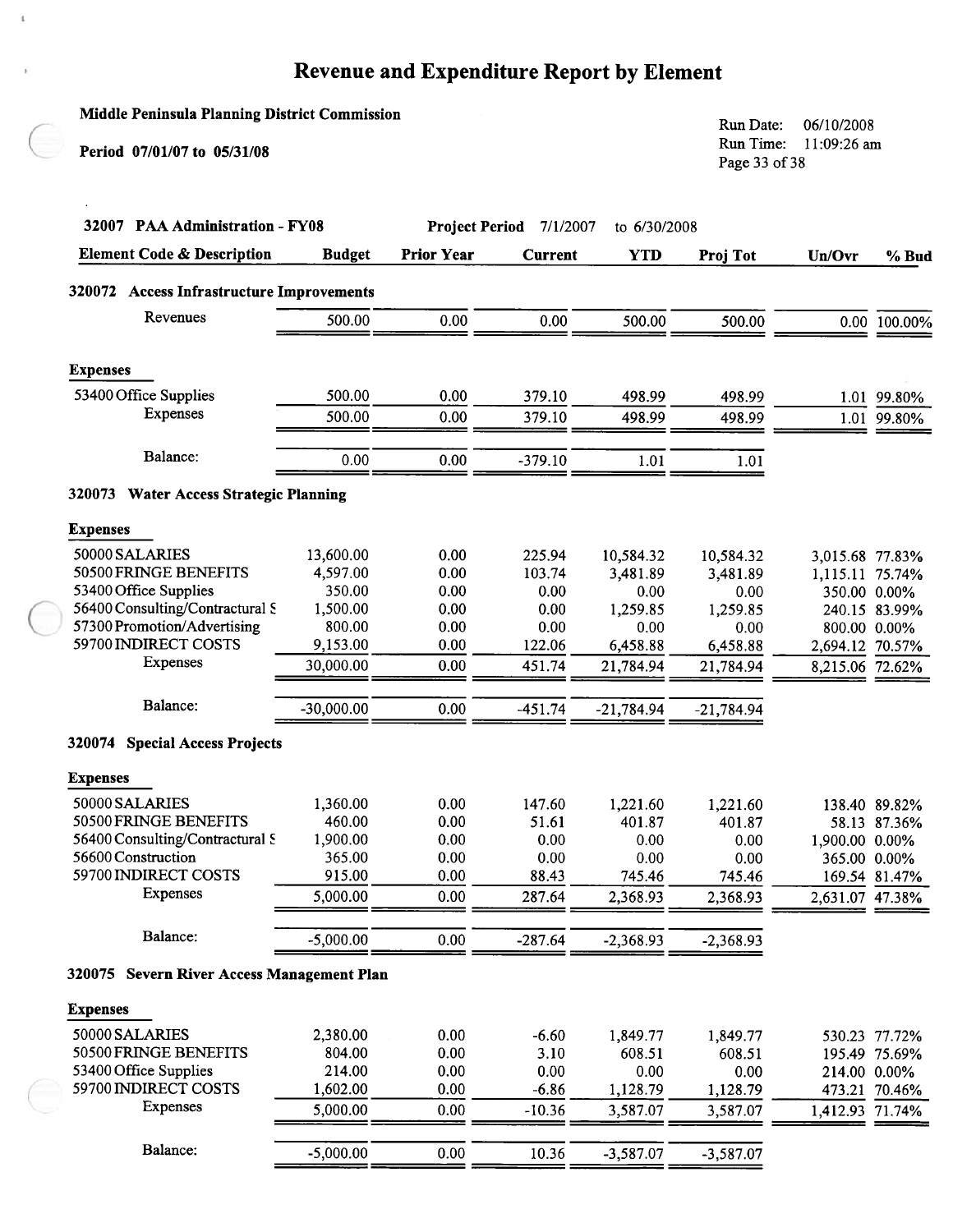# Middle Peninsula Planning District Commission

Period 07/01/07 to 05/31/08

Run Date: 06/10/2008 Run Time: 11:09:26 am Page 34 of 38

| 32007                                 | <b>PAA Administration - FY08</b> |                   |                | 7/1/2007   | to 6/30/2008    |                  |         |  |
|---------------------------------------|----------------------------------|-------------------|----------------|------------|-----------------|------------------|---------|--|
| <b>Element Code &amp; Description</b> | <b>Budget</b>                    | <b>Prior Year</b> | <b>Current</b> | <b>YTD</b> | <b>Proj Tot</b> | Un/Ovr           | % Bud   |  |
| <b>Project Revenues:</b>              | 97,442.85                        | 0.00              | 0.00           | 98,785.10  | 98.785.10       | $-1,342.25$      | 101.38% |  |
| Project Expense:                      | 80,000.00                        | 0.00              | 1.430.10       | 42.243.95  | 42.243.95       | 37,756.05 52.80% |         |  |
| Project Balance:                      | 17.442.85                        | 0.00              | $-1.430.10$    | 56,541.15  | 56,541.15       |                  |         |  |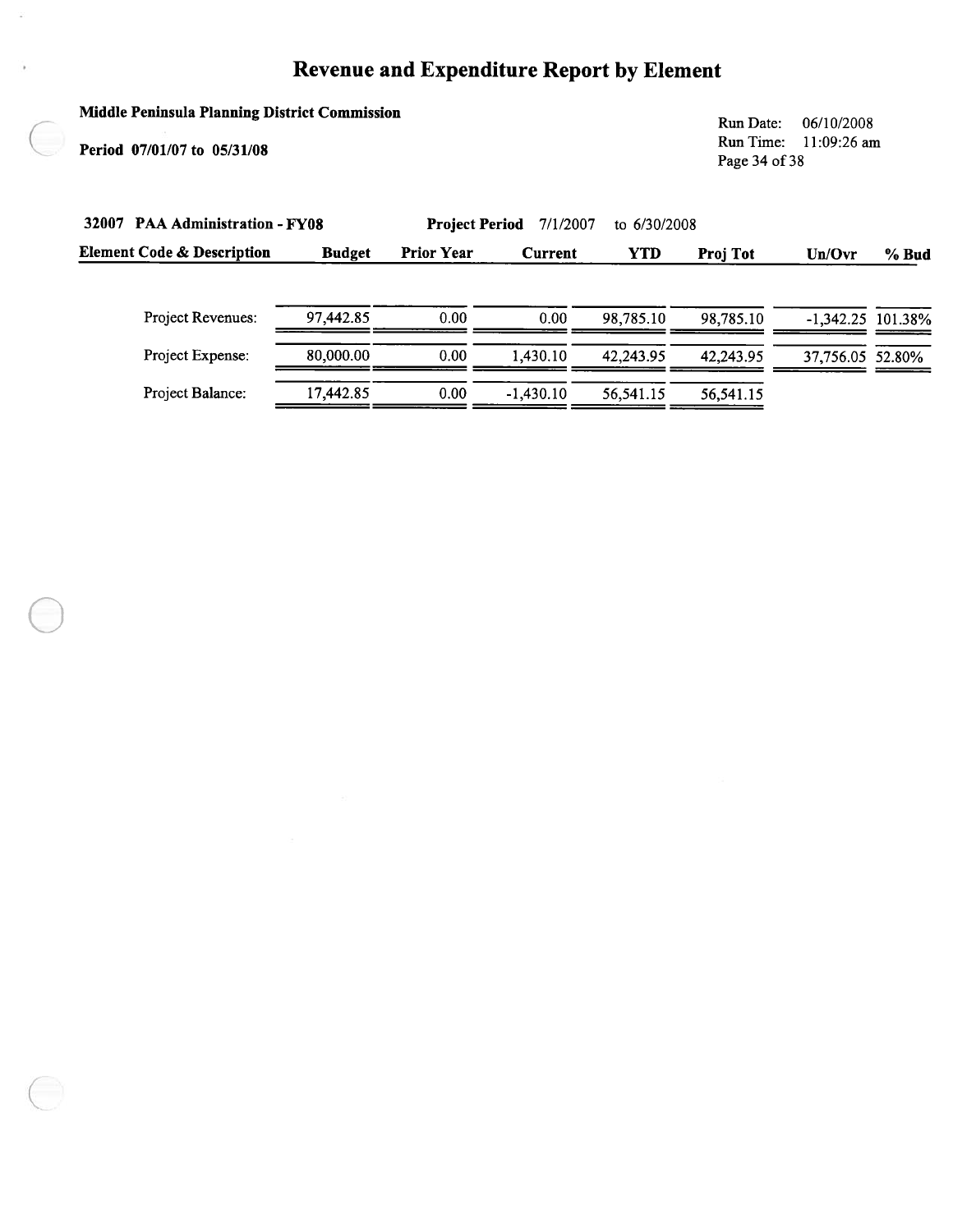$\lambda$ 

 $\overline{\phantom{a}}$ 

 $\bar{L}$ 

| <b>Middle Peninsula Planning District Commission</b>                       |                    |                       |                |                  |                                                                      |                     |                                   |  |
|----------------------------------------------------------------------------|--------------------|-----------------------|----------------|------------------|----------------------------------------------------------------------|---------------------|-----------------------------------|--|
| Period 07/01/07 to 05/31/08                                                |                    |                       |                |                  | Run Date:<br>06/10/2008<br>Run Time:<br>11:09:26 am<br>Page 31 of 38 |                     |                                   |  |
| 32005 PAA CELCP Acquisitions                                               |                    | <b>Project Period</b> | 7/1/2005       | to 6/30/2008     |                                                                      |                     |                                   |  |
| <b>Element Code &amp; Description</b>                                      | <b>Budget</b>      | <b>Prior Year</b>     | <b>Current</b> | <b>YTD</b>       | Proj Tot                                                             | Un/Ovr              | % Bud                             |  |
| 320050 Dragon CELCP Acquisitions(\$420667TNCMatch)                         |                    |                       |                |                  |                                                                      |                     |                                   |  |
|                                                                            |                    |                       |                |                  |                                                                      |                     |                                   |  |
| Revenues                                                                   |                    |                       |                |                  |                                                                      |                     |                                   |  |
| 41300 VDEQ                                                                 | 420,667.00         | 6,441.58              | 0.00           | 414,225.42       | 420,667.00                                                           |                     | 0.00 100.00%                      |  |
| Revenues                                                                   | 420,667.00         | 6,441.58              | 0.00           | 414,225.42       | 420,667.00                                                           |                     | 0.00 100.00%                      |  |
| <b>Expenses</b>                                                            |                    |                       |                |                  |                                                                      |                     |                                   |  |
|                                                                            |                    |                       |                |                  |                                                                      |                     |                                   |  |
| 50000 SALARIES<br>50500 FRINGE BENEFITS                                    | 1,022.00<br>367.00 | 1,068.40<br>383.19    | $-15.15$       | 4,247.23         | 5,315.63                                                             | $-4,293.63$ 520.12% |                                   |  |
| 56300 Legal Services                                                       | 14,307.35          | 19.00                 | 7.12           | 1,397.20         | 1,780.39                                                             | -1,413.39 485.12%   |                                   |  |
| 56301 Appraisals                                                           | 4,200.00           | 4,200.00              | 0.00<br>0.00   | 7,398.20<br>0.00 | 7,417.20                                                             | 6,890.15 51.84%     |                                   |  |
| 56400 Consulting/Contractural S                                            | 399,760.00         | 0.00                  | 0.00           | 399,760.00       | 4,200.00<br>399,760.00                                               |                     | 0.00 100.00%<br>0.00 100.00%      |  |
| 56600 Construction                                                         | 300.00             | 0.00                  | 0.00           | 0.00             | 0.00                                                                 |                     | 300.00 0.00%                      |  |
| 57100 Postage                                                              | 9.65               | 41.18                 | 0.00           | 0.00             | 41.18                                                                |                     |                                   |  |
| 57500 Miscellaneous Other                                                  | 0.00               | 1.20                  | 0.00           | 0.00             | 1.20                                                                 |                     | $-31.53$ 426.74%<br>$-1.20$ 0.00% |  |
| 59700 INDIRECT COSTS                                                       | 701.00             | 724.98                | $-15.76$       | 2,591.79         |                                                                      |                     |                                   |  |
| <b>Expenses</b>                                                            |                    |                       |                |                  | 3,316.77                                                             | $-2,615.77$ 473.15% |                                   |  |
|                                                                            | 420,667.00         | 6,437.95              | $-23.79$       | 415,394.42       | 421,832.37                                                           | $-1,165.37$ 100.28% |                                   |  |
| Balance:                                                                   | 0.00               | 3.63                  | 23.79          | $-1,169.00$      | $-1,165.37$                                                          |                     |                                   |  |
| 320051 CELCP II - Inkind match \$568810 Batten easement<br><b>Revenues</b> |                    |                       |                |                  |                                                                      |                     |                                   |  |
|                                                                            |                    |                       |                |                  |                                                                      |                     |                                   |  |
| 41300 VDEQ                                                                 | 568,810.00         | 0.00                  | 0.00           | 511,929.00       | 511,929.00                                                           | 56,881.00 90.00%    |                                   |  |
| Revenues                                                                   | 568,810.00         | 0.00                  | 0.00           | 511,929.00       | 511,929.00                                                           | 56,881.00 90.00%    |                                   |  |
| <b>Expenses</b>                                                            |                    |                       |                |                  |                                                                      |                     |                                   |  |
| 50000 SALARIES                                                             | 1,414.00           | 0.00                  | $-4.15$        | 1,162.89         | 1,162.89                                                             |                     | 251.11 82.24%                     |  |
| 50500 FRINGE BENEFITS                                                      | 478.00             | 0.00                  | 1.95           | 382.55           | 382.55                                                               |                     | 95.45 80.03%                      |  |
| 56300 Legal Services                                                       | 25,197.00          | 0.00                  | 0.00           | 8,245.77         | 8,245.77                                                             | 16,951.23 32.73%    |                                   |  |
| 56400 Consulting/Contractural S                                            | 540,369.00         | 0.00                  | 0.00           | 540,369.00       | 540,369.00                                                           |                     | 0.00 100.00%                      |  |
| 56600 Construction                                                         | 400.00             | 0.00                  | 0.00           | 300.00           | 300.00                                                               |                     | 100.00 75.00%                     |  |
| 59700 INDIRECT COSTS                                                       | 952.00             | 0.00                  | $-4.31$        | 709.63           | 709.63                                                               |                     | 242.37 74.54%                     |  |
| <b>Expenses</b>                                                            | 568,810.00         | 0.00                  | $-6.51$        | 551,169.84       | 551,169.84                                                           | 17,640.16 96.90%    |                                   |  |
|                                                                            |                    |                       |                |                  |                                                                      |                     |                                   |  |
| Balance:                                                                   | 0.00               | 0.00                  | 6.51           | $-39,240.84$     | $-39,240.84$                                                         |                     |                                   |  |
| Project Revenues:                                                          | 989,477.00         | 6,441.58              | 0.00           | 926,154.42       | 932,596.00                                                           | 56,881.00 94.25%    |                                   |  |
|                                                                            |                    |                       |                |                  |                                                                      |                     |                                   |  |
| Project Expense:                                                           | 989,477.00         | 6,437.95              | $-30.30$       | 966,564.26       | 973,002.21                                                           | 16,474.79 98.34%    |                                   |  |
| Project Balance:                                                           | 0.00               | 3.63                  | 30.30          | $-40,409.84$     | $-40,406.21$                                                         |                     |                                   |  |

82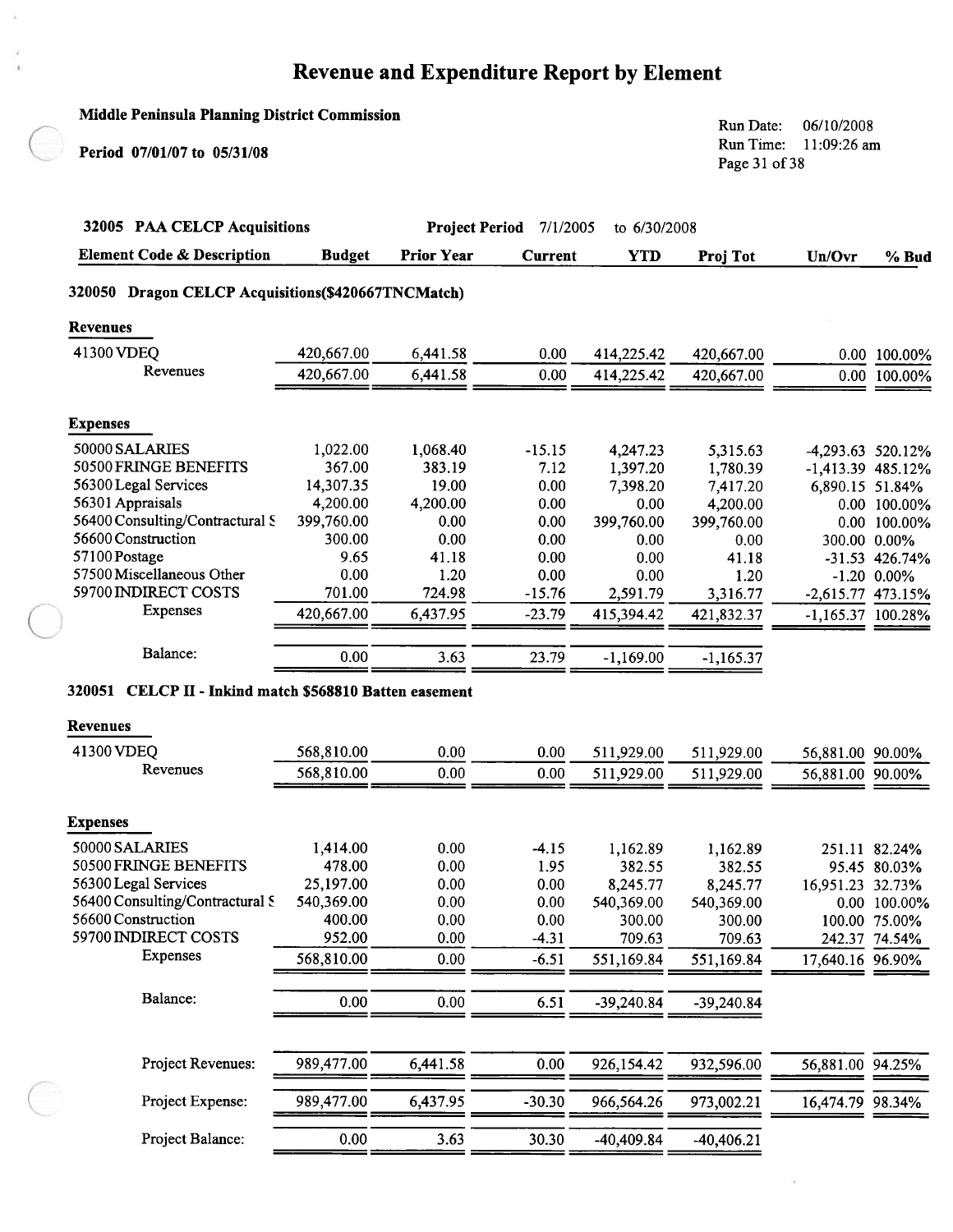### **MIDDLE PENINSULA CHESAPEAKE BAY PUBLIC ACCESS AUTHORITY DRAFT OVERALL PROGRAM DESIGN**

**FY '09: July 1, 2008 – June 30, 2009**

PROGRAMS WILL BE OPERATED IN THE FOLLOWING GENERAL AREAS:

- (1) MPCBPAA ADMINISTRATION and LOCAL PUBLIC ACCESS TECHNICAL ASSISTANCE
- (2) PUBLIC ACCESS LAND TRANSFERS
- (3) ACCESS INFRASTRUCTURE MANAGEMENT and IMPROVEMENTS
- (4) WATER ACCESS STRATEGIC PLANNING
- (5) TIDAL WETLANDS MITIGATION BANKING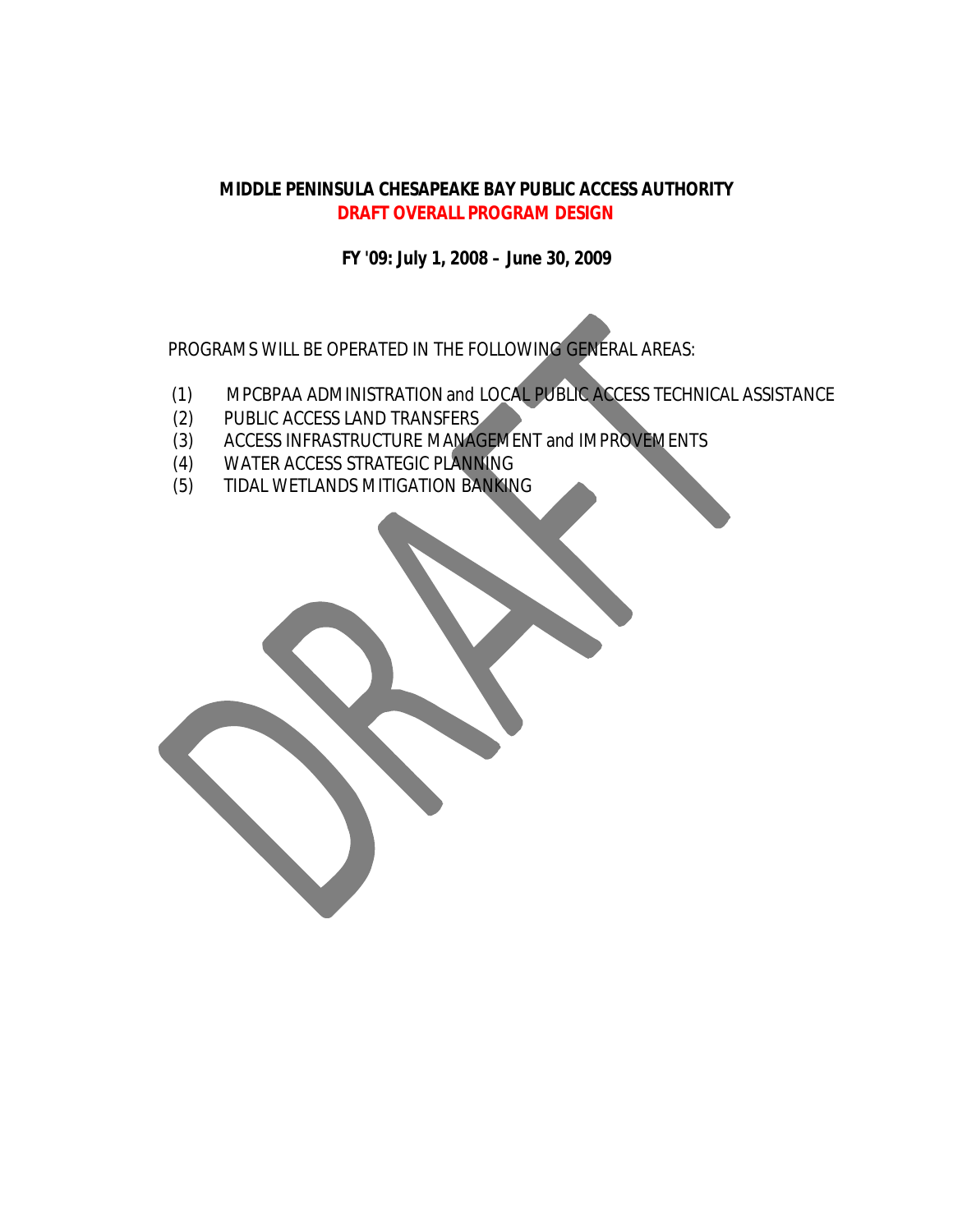# **(1) Program: General PAA Administration and Local Technical Assistance \$14,800**

Description: This program allows the Overall Program to function by supporting the individual projects and operation of the Authority, as well as by responding to daily requests for assistance from local government staff and coordination with the Middle Peninsula regional security Center for maintenance work. In order to properly manage the workload, requests should be channeled through Authority members to PAA lead staff.

Activities: Personnel administration; financial management; administrative grant reporting; and other general Authority functions. Consultation on public access related issues; review of local public access projects; GIS and other public access technical assistance provision as necessary.

Responsibility: Director of Regional Planning, Regional Planner

Support: PAA General fund and DEQ Coastal Zone Management Program

# **(2) Program: Public Access Land Transfer \$21,000 \$21,000**

Description: This program responds to a number of VDOT road ending acquisition opportunities in the Middle Peninsula. The transfer of certain county road endings will begin with Lower Guinea Landing (Bill Hoggs Landing) in Gloucester County. These public donations will be assessed, coordinated with member localities to ensure compatibility with local planning initiatives, and administered. Strategic acquisition planning may also be included.

Activities:

a. Bill Hogg's Road Ending Transfers

b. Planning for Prince Street

c. Private-Public-NGO land transfer

Responsibility: Director of Regional Planning, Regional Planner, PAA Legal Assistance

Support: PAA General Fund